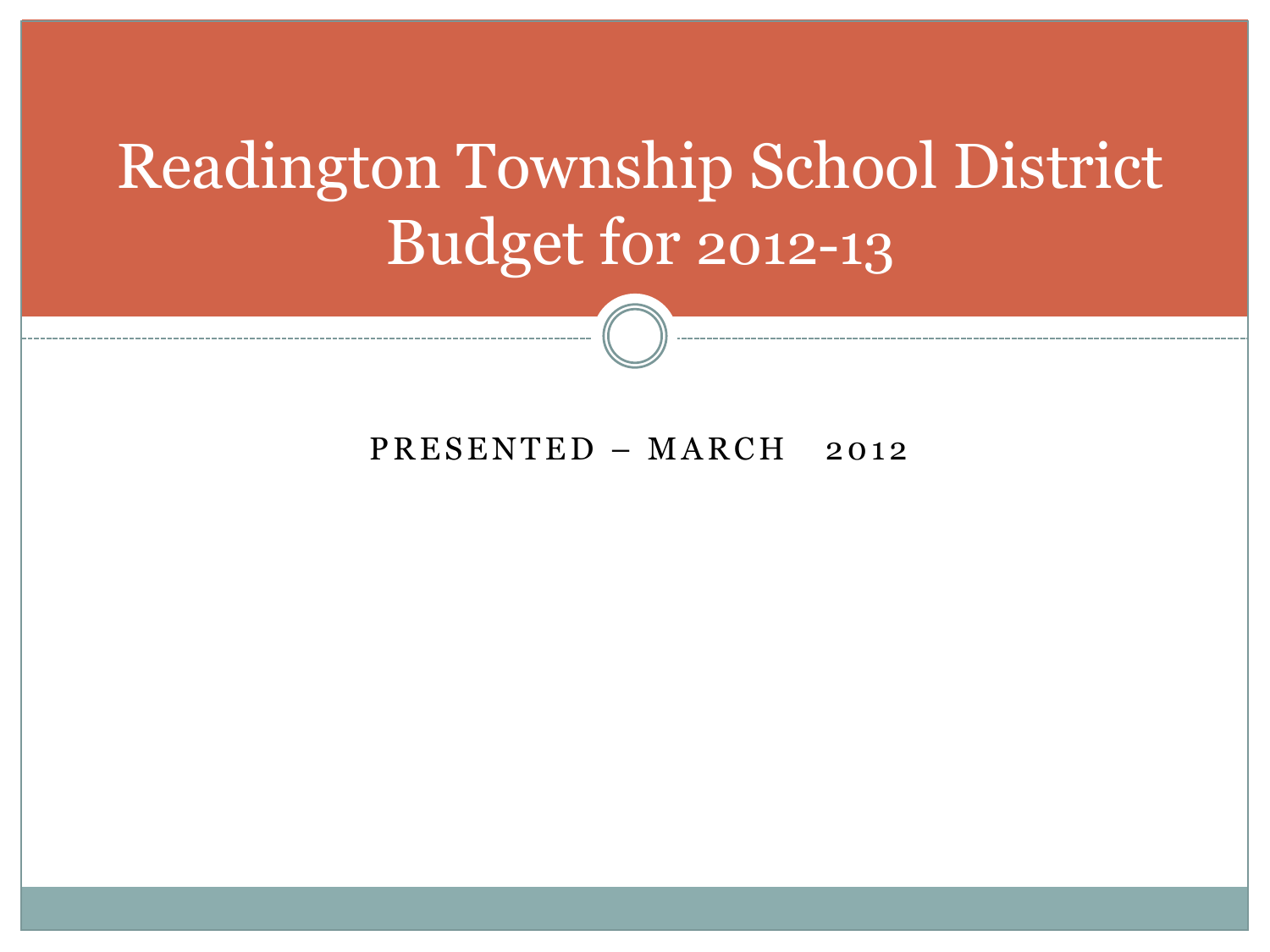# **Budget Goals**

- $\cdot$  Reduce the tax impact for community members
- Maintain class size guidelines
- Enrich students' academic experiences
	- $\checkmark$  Reinvigorate literacy instruction
	- $\checkmark$  Increase instructional time in Spanish at elementary schools
	- Offer Mandarin Chinese at Readington Middle School

### Maintain Technology Infrastructure

- Equity of technology across schools and grade levels
- Offer parents and teachers greater access to student information (teacher gradebook, reports, attendance, etc.)
- $\checkmark$  Replace obsolete equipment
- $\checkmark$  Develop potential for students to bring personal technology to school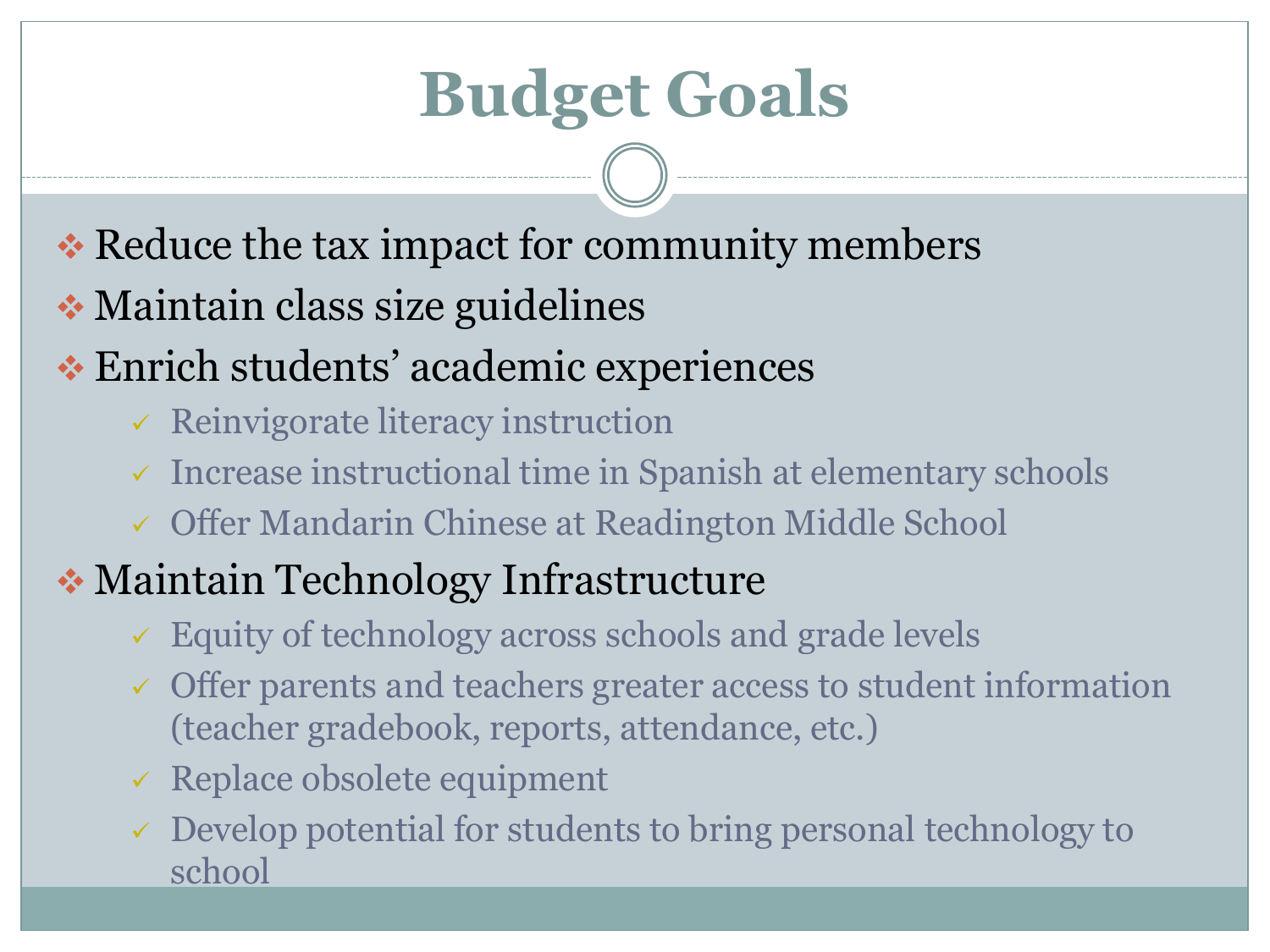### Enrollment Forecast

- Anticipated PreK through 8 enrollment of 1892 (-57)
- 743 Readington Middle School School (741 this year)
- 7 Out-of-district Placements
- 33 Preschool

*Approximately a 3% decrease in enrollment*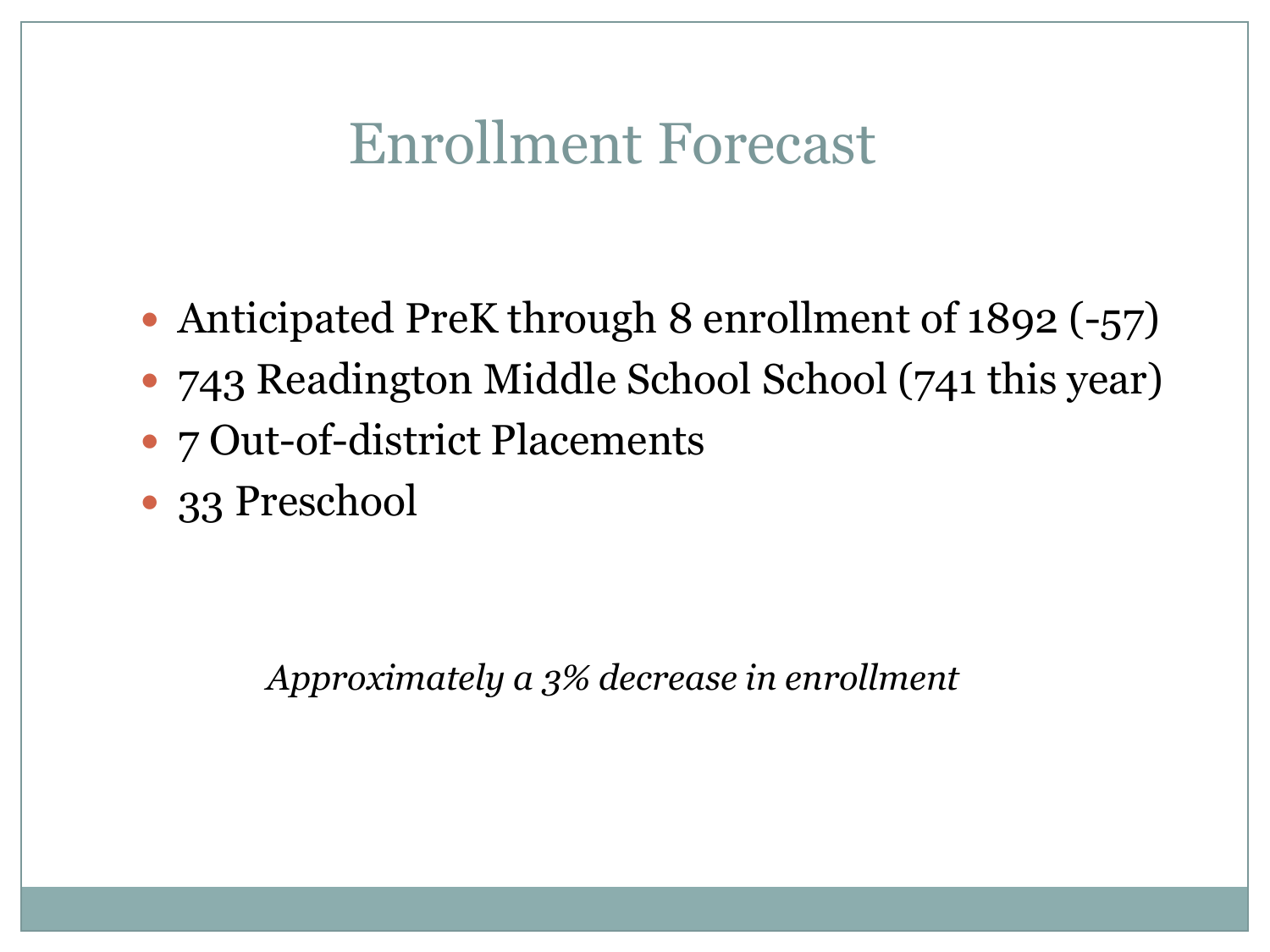### Positions Eliminated or Reduced

- Three general education elementary positions due to enrollment Two positions at Whitehouse School One position at Holland Brook School
- Science Resource position at Holland Brook School
- French position at Holland Brook School
- Part-time Technician

**TOTAL: \$249,252.**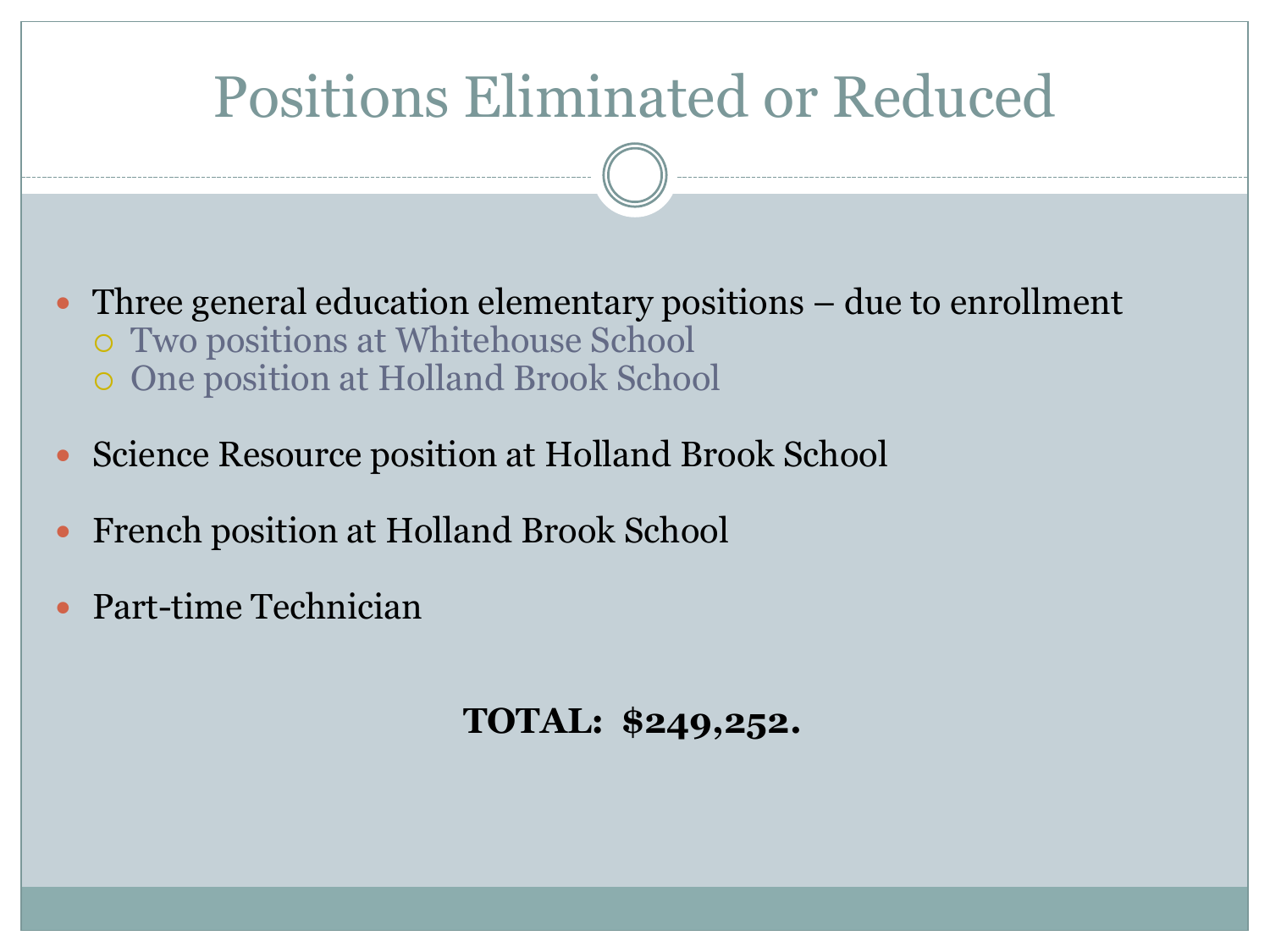### Proposed Additions

- Two Spanish Teachers (Elementary Schools)
- One Mandarin Chinese Teacher (.4 at RMS)
- Part-time Transportation Clerk (share with Branchburg)
- One Technician

**TOTAL: \$154,044**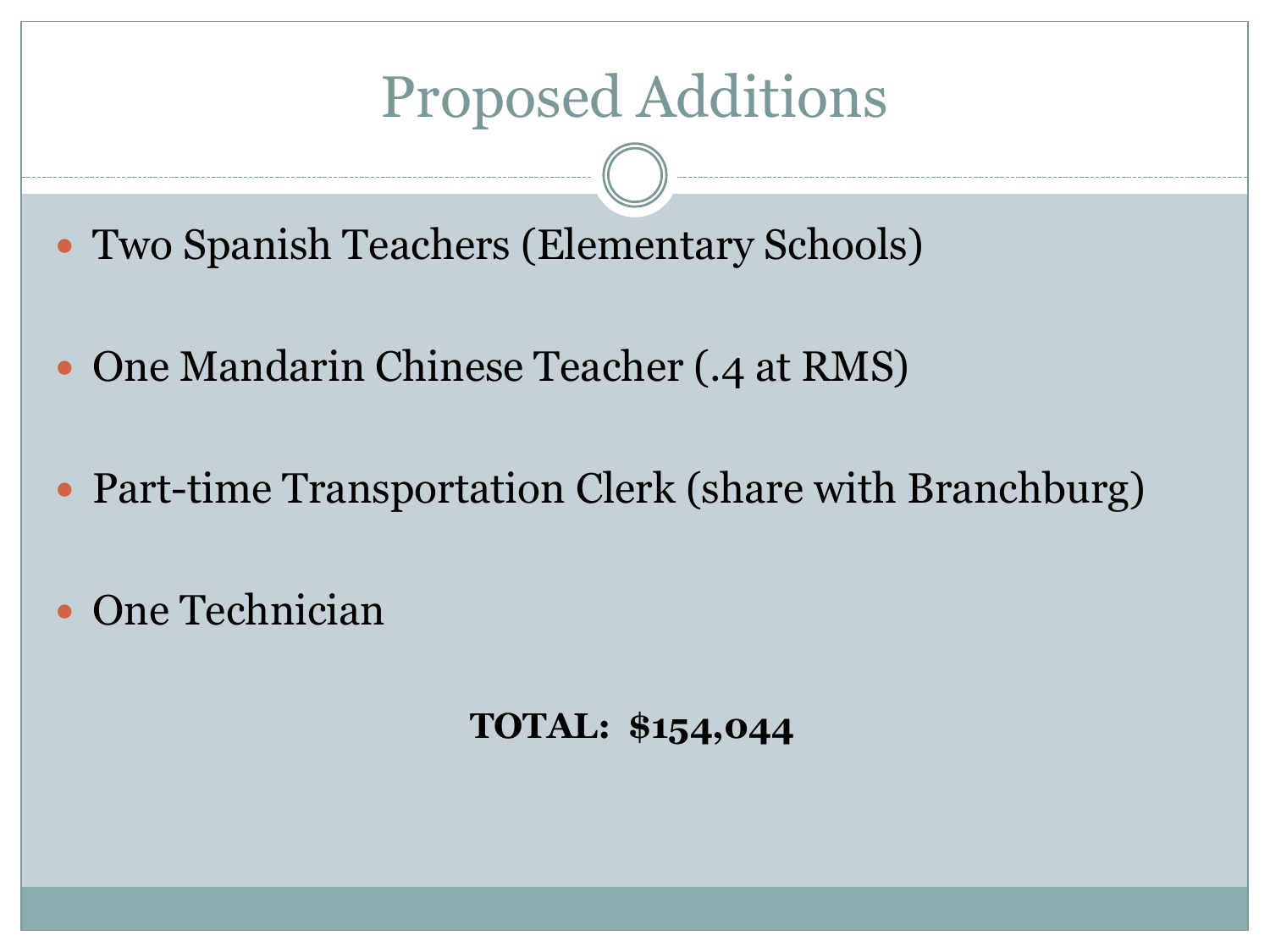# Budget Development Steps

- Per pupil amount applied to each school budget to align costs
- Curriculum cycle revised to lower program costs
- Principals and Departments submit proposed budgets early December
- Public meetings with Finance Committee to review tax levy cap, state aid status and other revenue sources
- Presentation of tentative budget March 13
- Budget hearing March 27
- Presentation to Township Committee April 2
- Budget vote April 17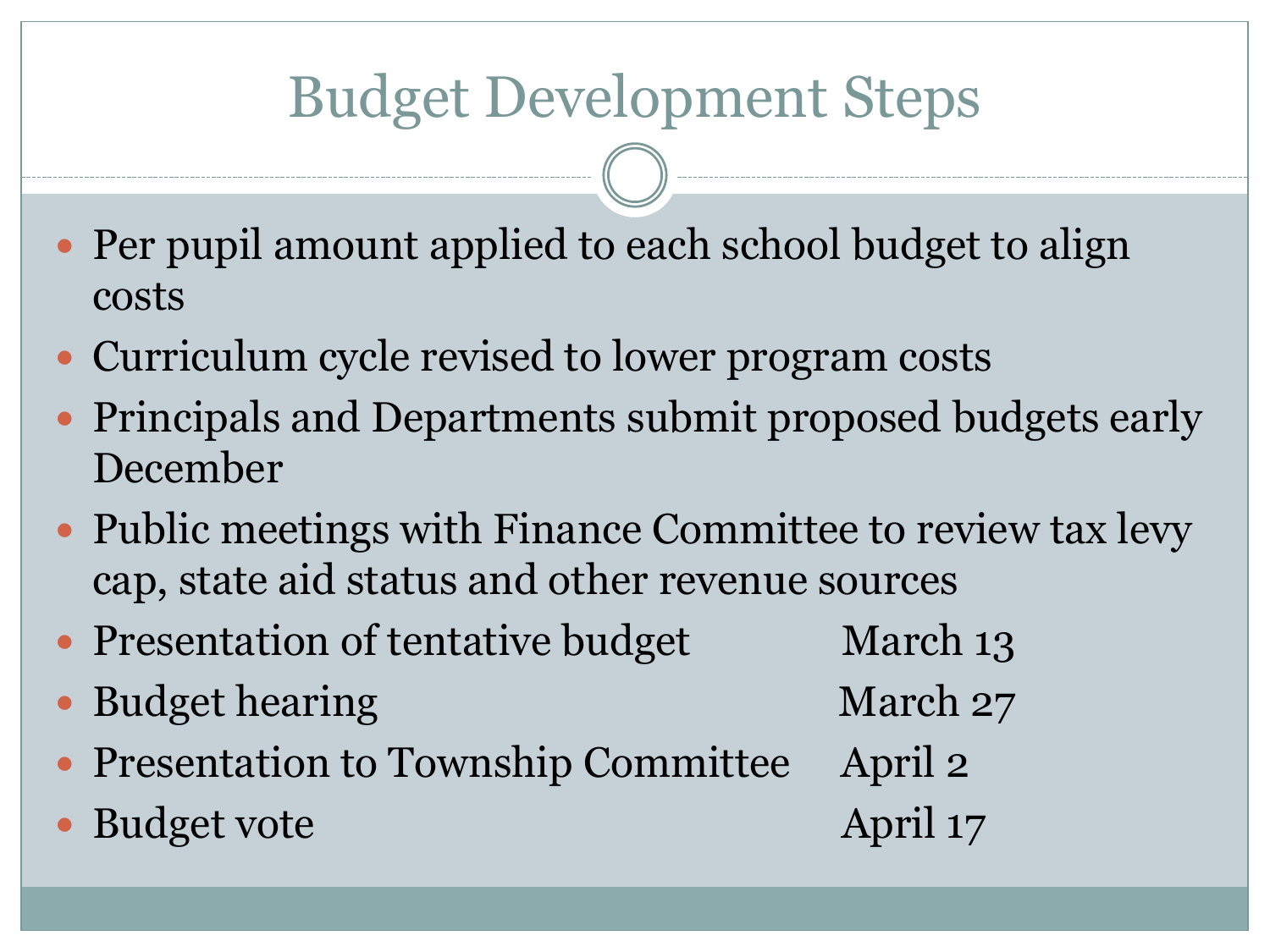# Financial Outlook

- Additional state aid in the amount of \$314,774.00 was awarded in July 2011. This money is being returned to taxpayers this year.
- We anticipate receiving \$1,527,374 in state aid for 2012-13.
- We are reducing our budget by 1% and are returning a total of \$828,460. to taxpayers.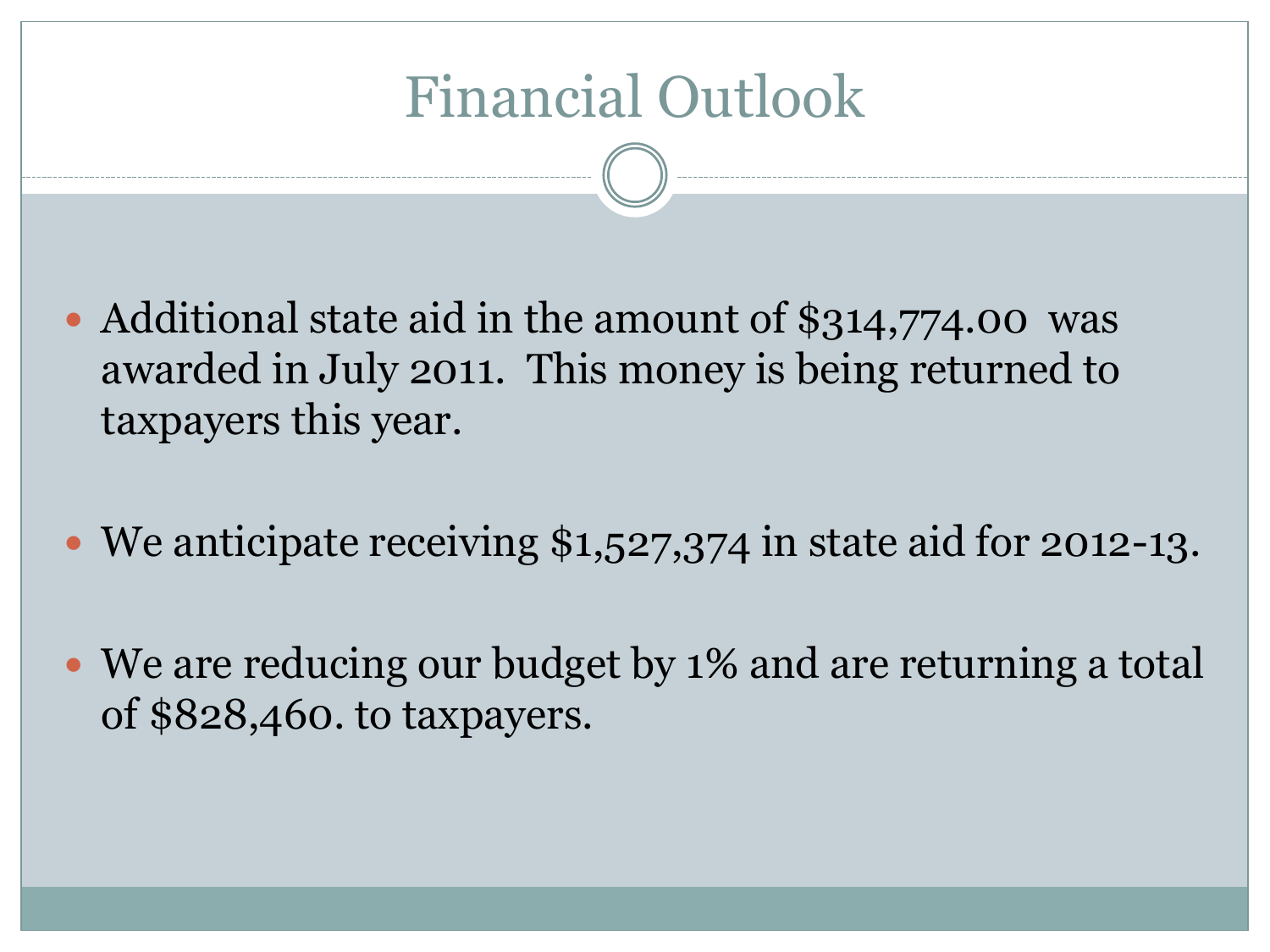### Revenue Variables

- State aid: \$1,527,374.
- Tuition, Fees, Interest, and Surplus Withdrawal: \$401,340.
- Grants (NCLB, IDEA): \$415,443.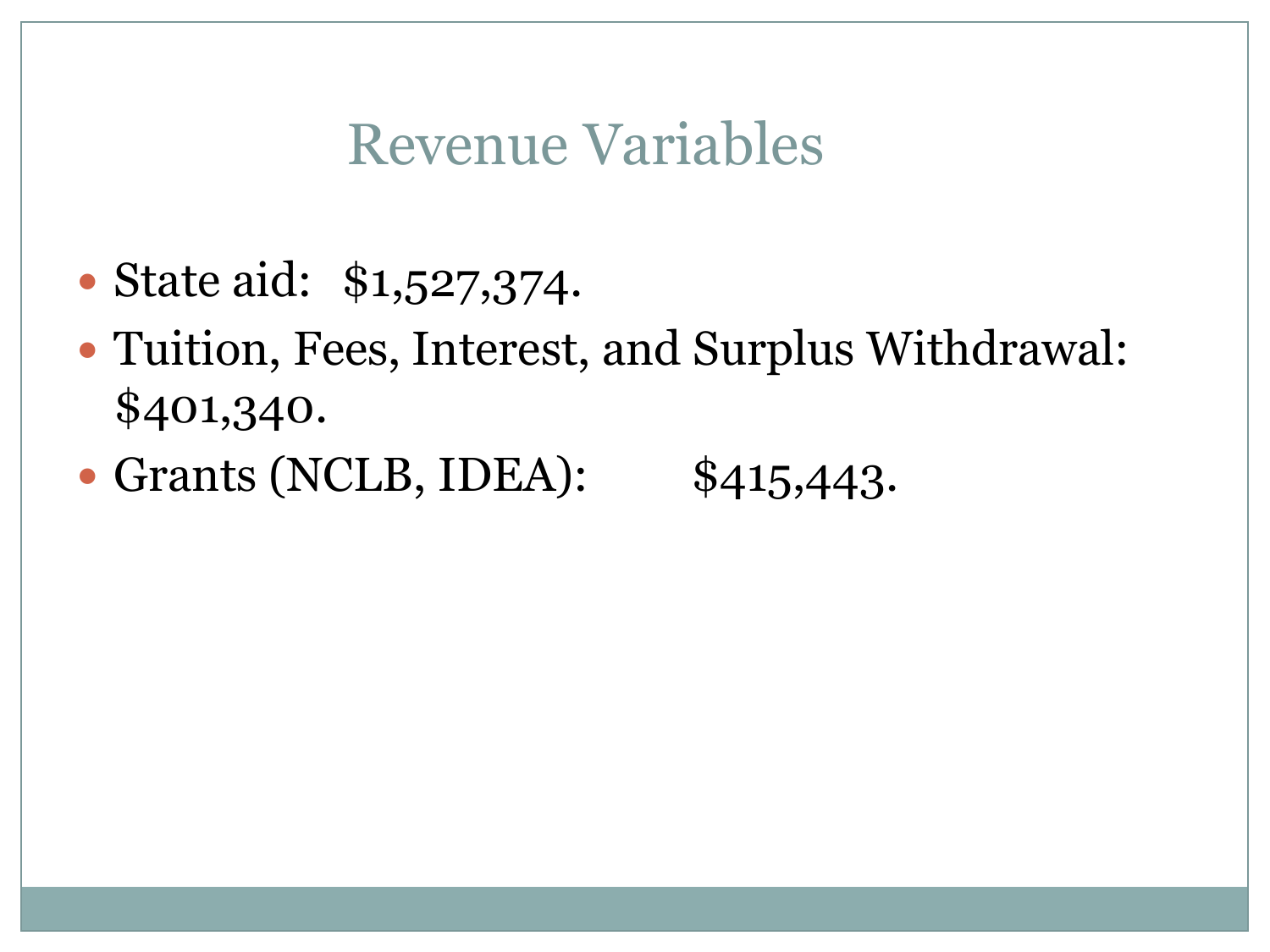# Continuing Cost Containment

### Cooperative purchasing through -

- School Alliance Insurance Fund
- Middlesex, Somerset, and Hunterdon County Ed Services Commissions
- Readington Township (Fuel, salt)

#### • Shared services projects

- Shared Transportation Supervisor, Mechanic, and Dispatcher with Branchburg
- Technology services provided to Tewksbury
- Readington Township Recreation (Facilities Use and Improvements)
- Investors Banking (through joint RFP)

Share professional development with regional districts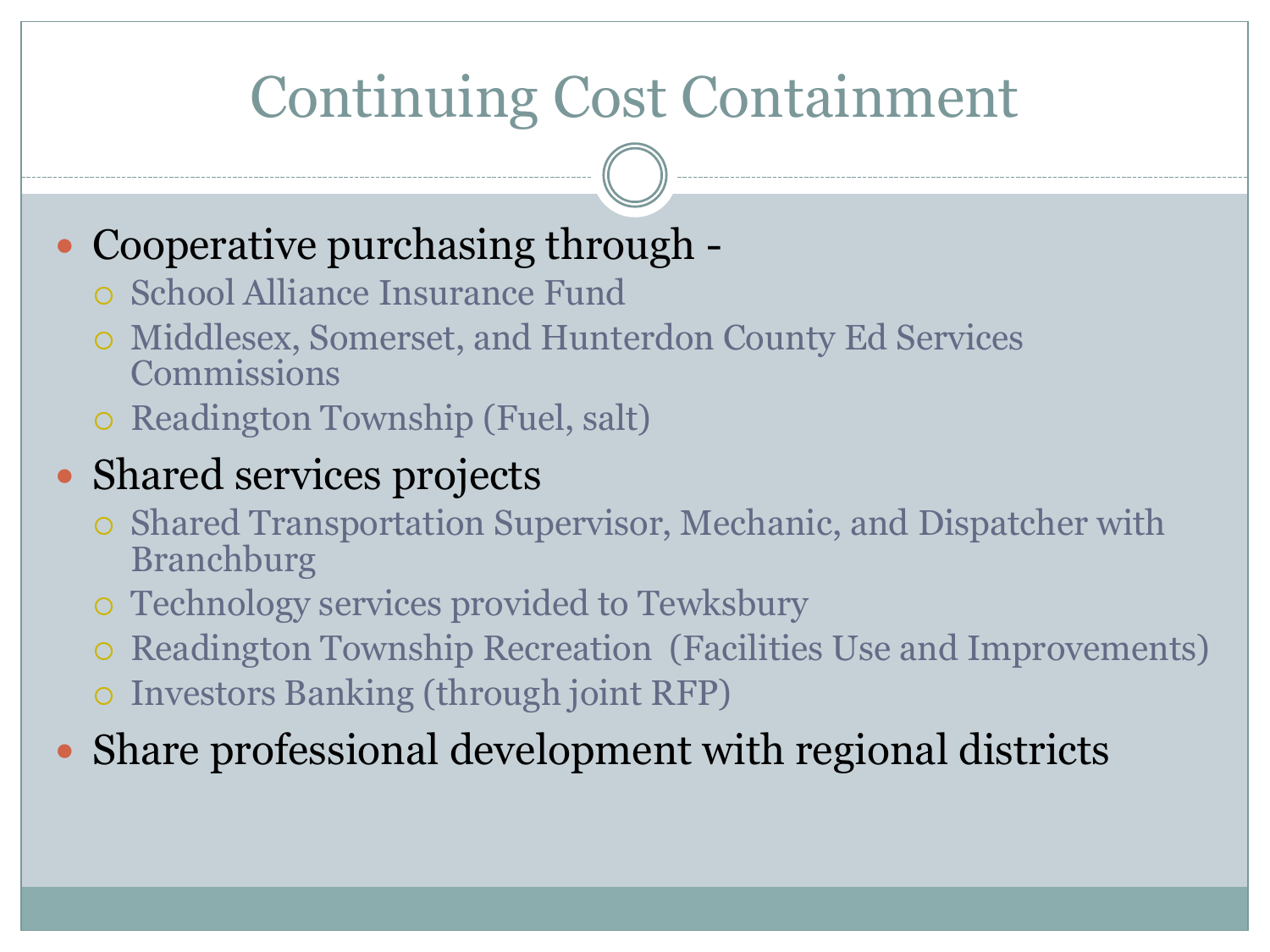# Operating Budget Tax Levy

| <b>Budget Year</b> | <b>Total \$</b> | Decrease % |
|--------------------|-----------------|------------|
| 2009-2010          | \$27,038,539    |            |
| 2010-11            | \$27,703,081    |            |
| $2011 - 12$        | \$27,426,050    |            |
| 2012-13            | \$26,586,701    | $-3%$      |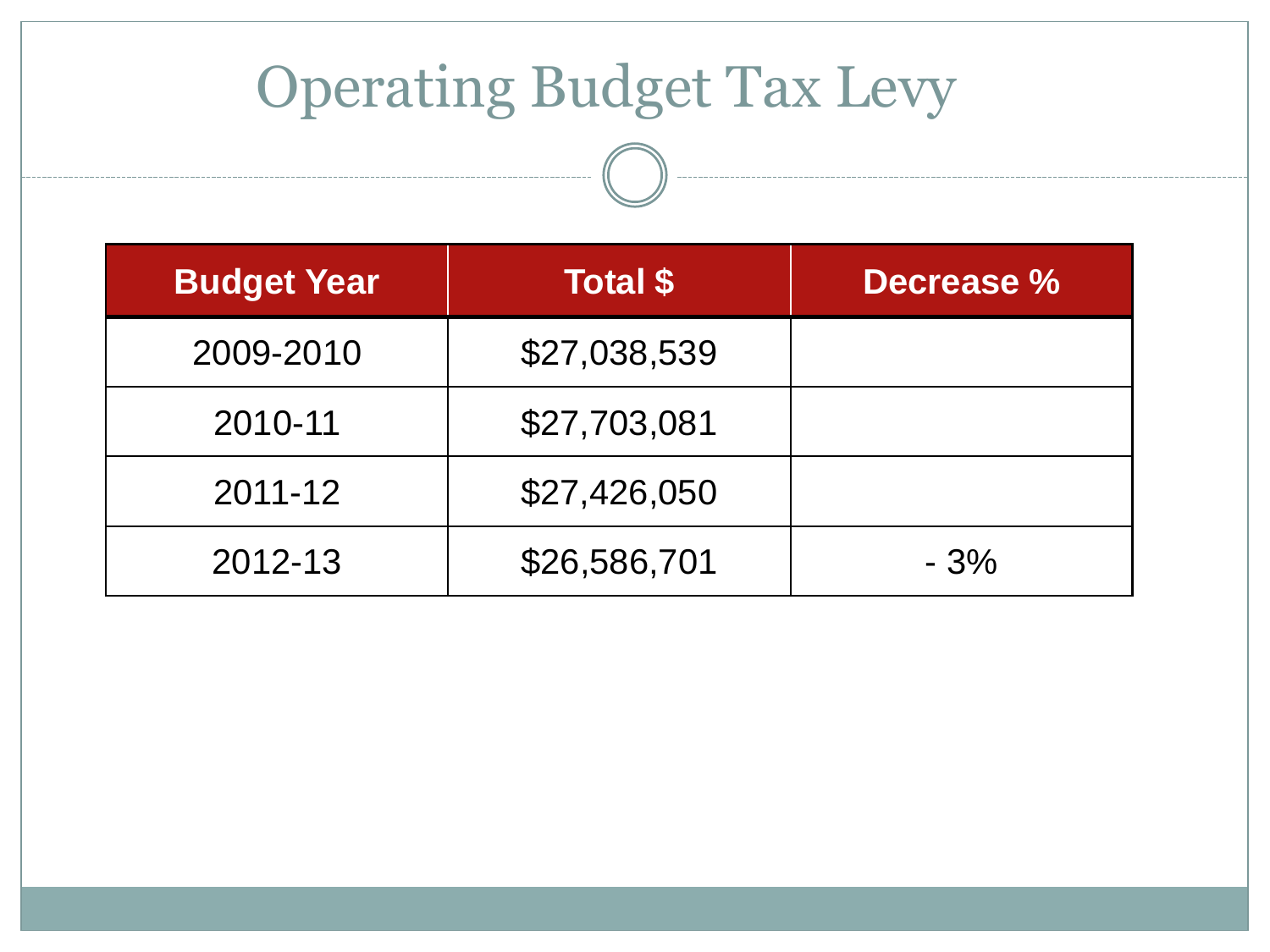# Total Taxes including Debt Service

| <b>Budget Year</b> | <b>Total Taxes</b> | <b>Difference \$</b> | <b>Difference %</b> |
|--------------------|--------------------|----------------------|---------------------|
| 2008-09            | \$30,189,117       |                      |                     |
| 2009-10            | \$29,157,442       | $-$ \$1,031,675.     |                     |
| 2010-11            | \$29,592,975       | $-$ \$435,533.       |                     |
| $2011 - 12$        | \$29,609,399       | $+$ \$16,424         |                     |
| 2012-13            | \$28,780,939       | $-$ \$828,460.       | $-3%$               |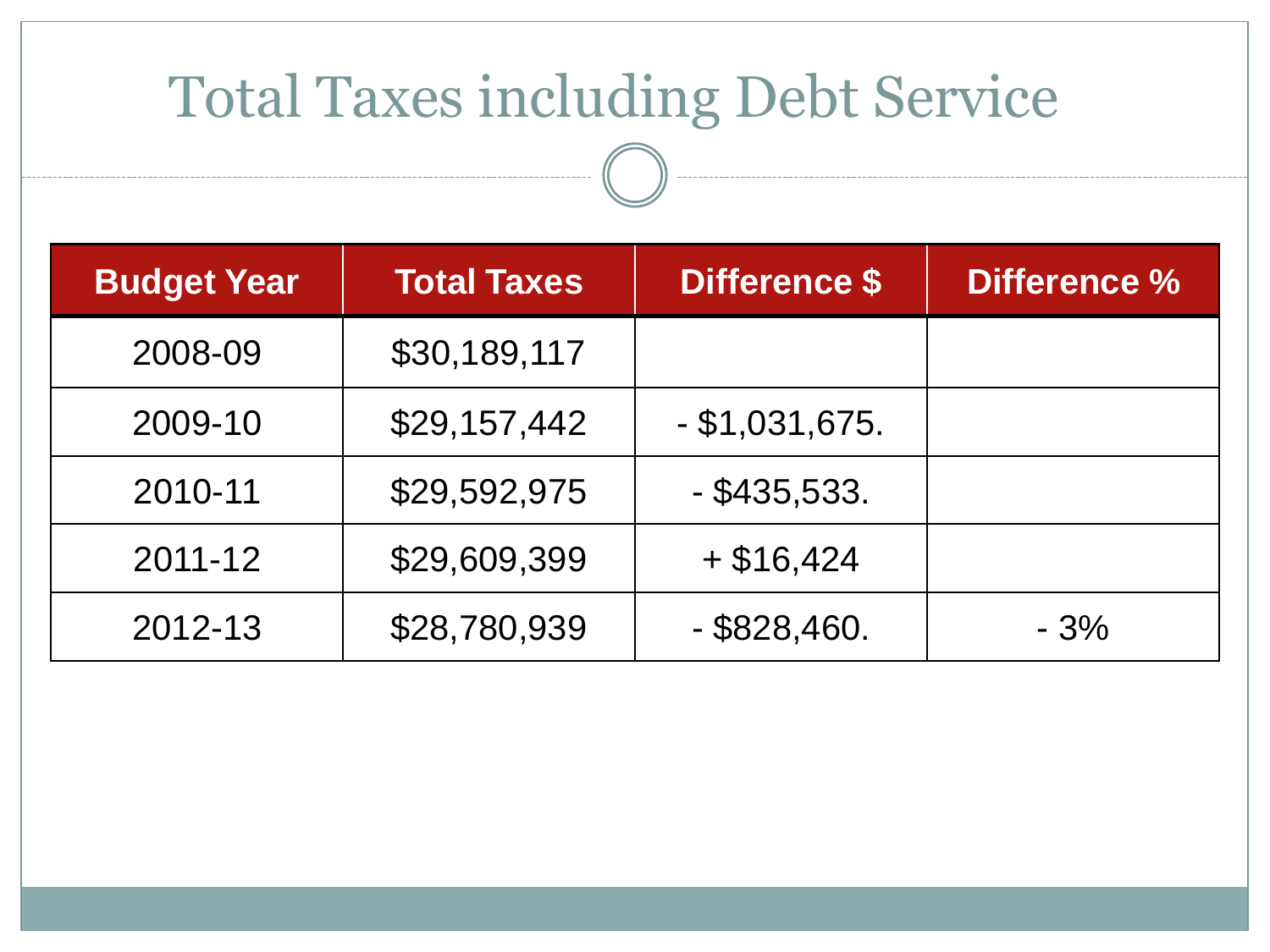# State Aid and Tax Levy

| <b>Budget Year</b> | <b>State Aid</b>           | <b>Tax Levy</b>               |
|--------------------|----------------------------|-------------------------------|
| 2009-10            | $$2,081,907 (+\$99,822)$   | $$27,038,539$ (- \$1,047,057) |
| 2010-11            | $$525,458$ (- \$1,556,449) | \$27,703,081 (+\$664,542)     |
| 2011-12            | $$1,210,604$ (+\$685,146)  | $$27,426,050$ (- \$277,031)   |
| 2012-13            | $$1,369,600 (+ $158,996)$  | \$26,586,701 (-\$839,349)     |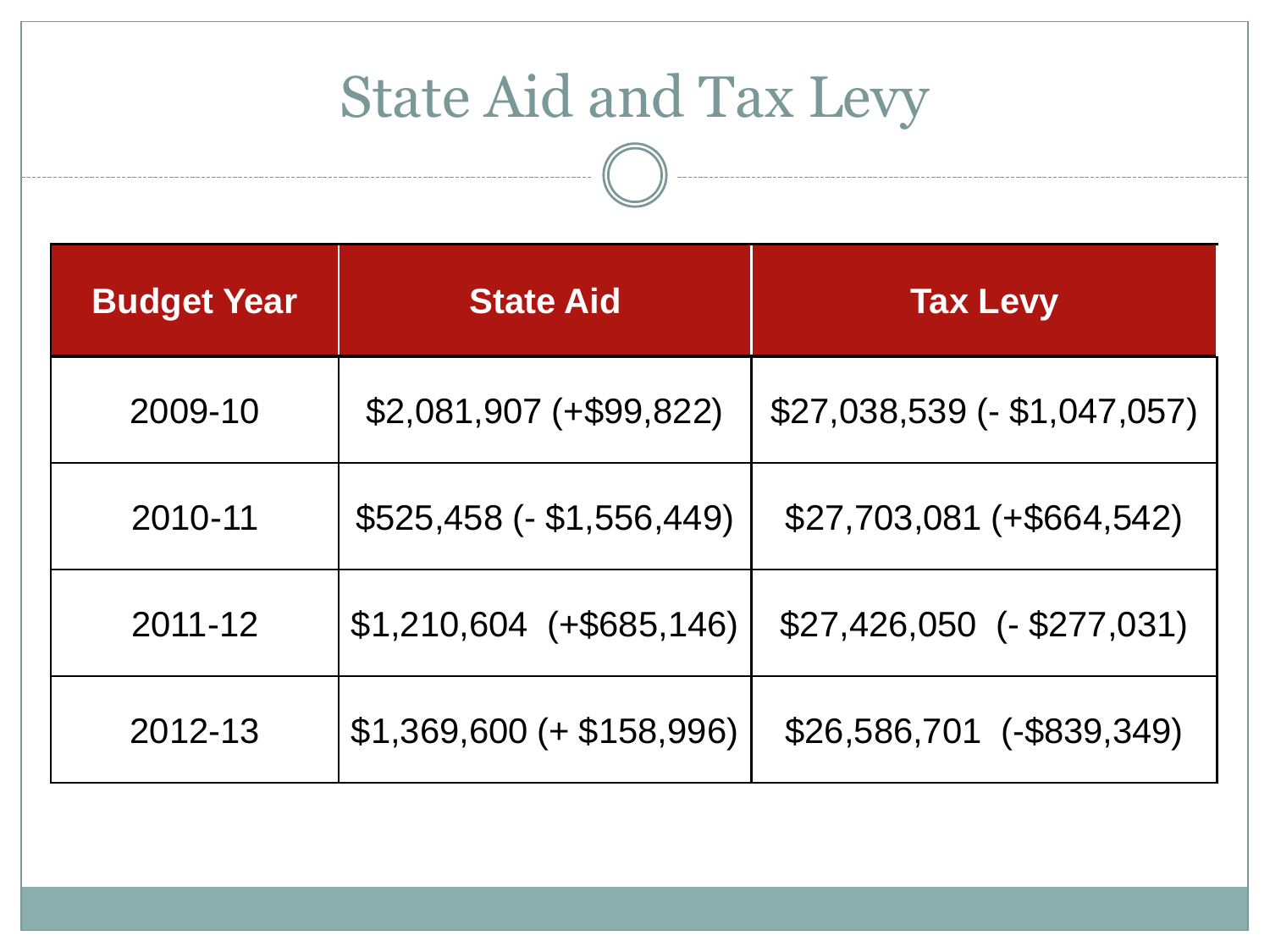### What does the state allow?

- The state of NJ allows school districts to increase the local tax levy by 2% each year, which means that Readington Township *could* increase the tax levy by \$548,521.
- With a move to a November school board election residents would have no say at all in this decision.
- Instead, Readington Township has *decreased* the tax levy by 3% *and* preserved the community's right to vote on the school budget.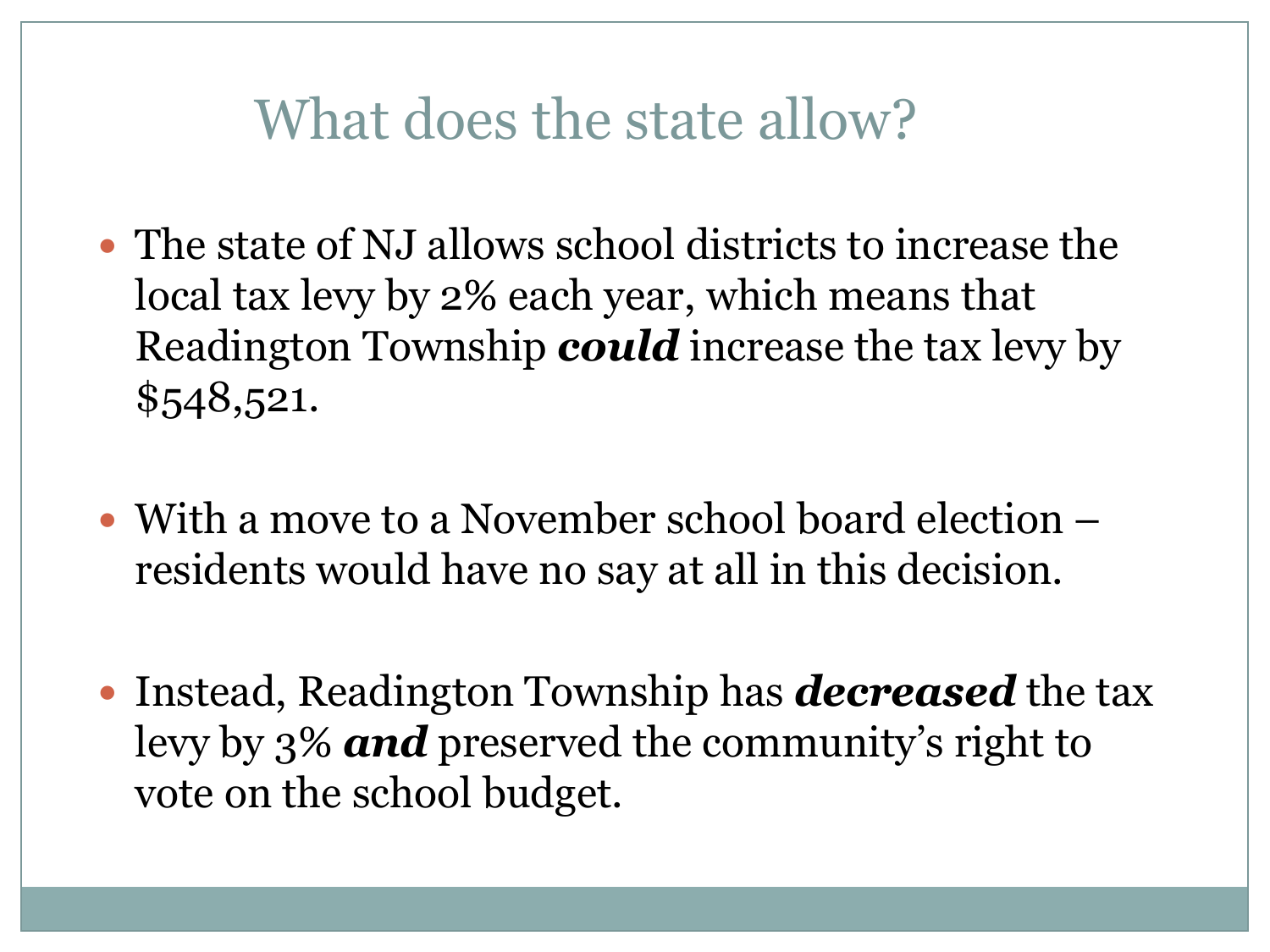### **Tax Impact**

• Total Tax Levy - \$28,780,939 - which is a \$828,460 decrease from last year

#### *however . . .*

- There was a \$54,917,086. decrease in ratables per recent re-assessment.
- 1.03% school tax rate increase

8.4% decrease before the change in assessed valuation

• Rate increases by \$.011 to \$1.087, from \$1.076 \$ .915 per \$100,000 before the change in assessed valuation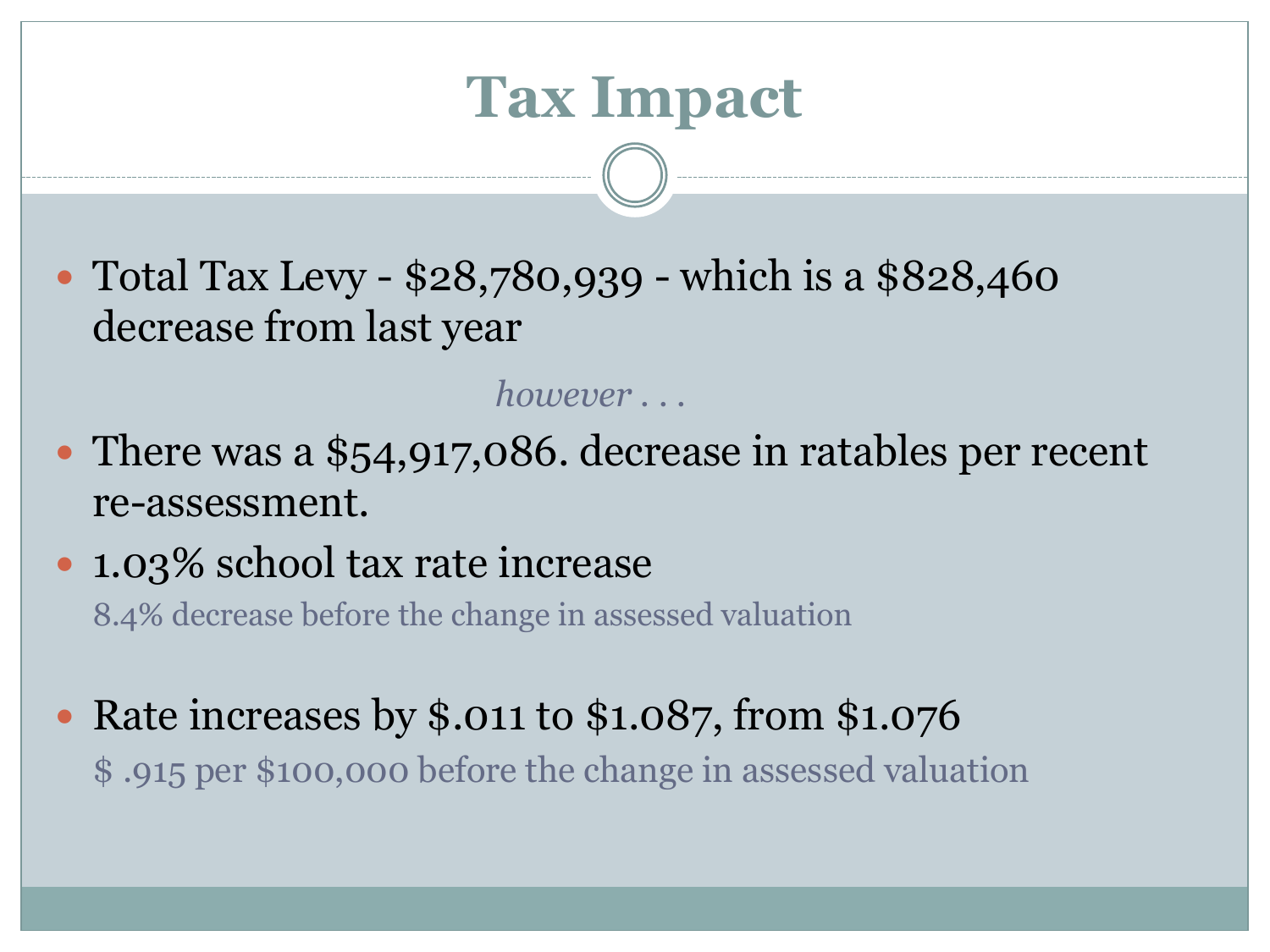| <b>Proposed Tax Rate</b> |                 |                                                     |  |  |
|--------------------------|-----------------|-----------------------------------------------------|--|--|
| <b>YEAR</b>              | <b>TAX RATE</b> | <b>AVERAGE TAX</b>                                  |  |  |
| $2010 - 11$              | \$1.0373        | \$4070 on average assessed home of<br>\$392,400.    |  |  |
| $2011 - 12$              | \$1.0765        | \$4052 on average assessed home of<br>\$376,400.    |  |  |
| $2012 - 13$              | \$1.087         | \$3994.75 on average assessed home<br>of \$367,300. |  |  |
|                          |                 |                                                     |  |  |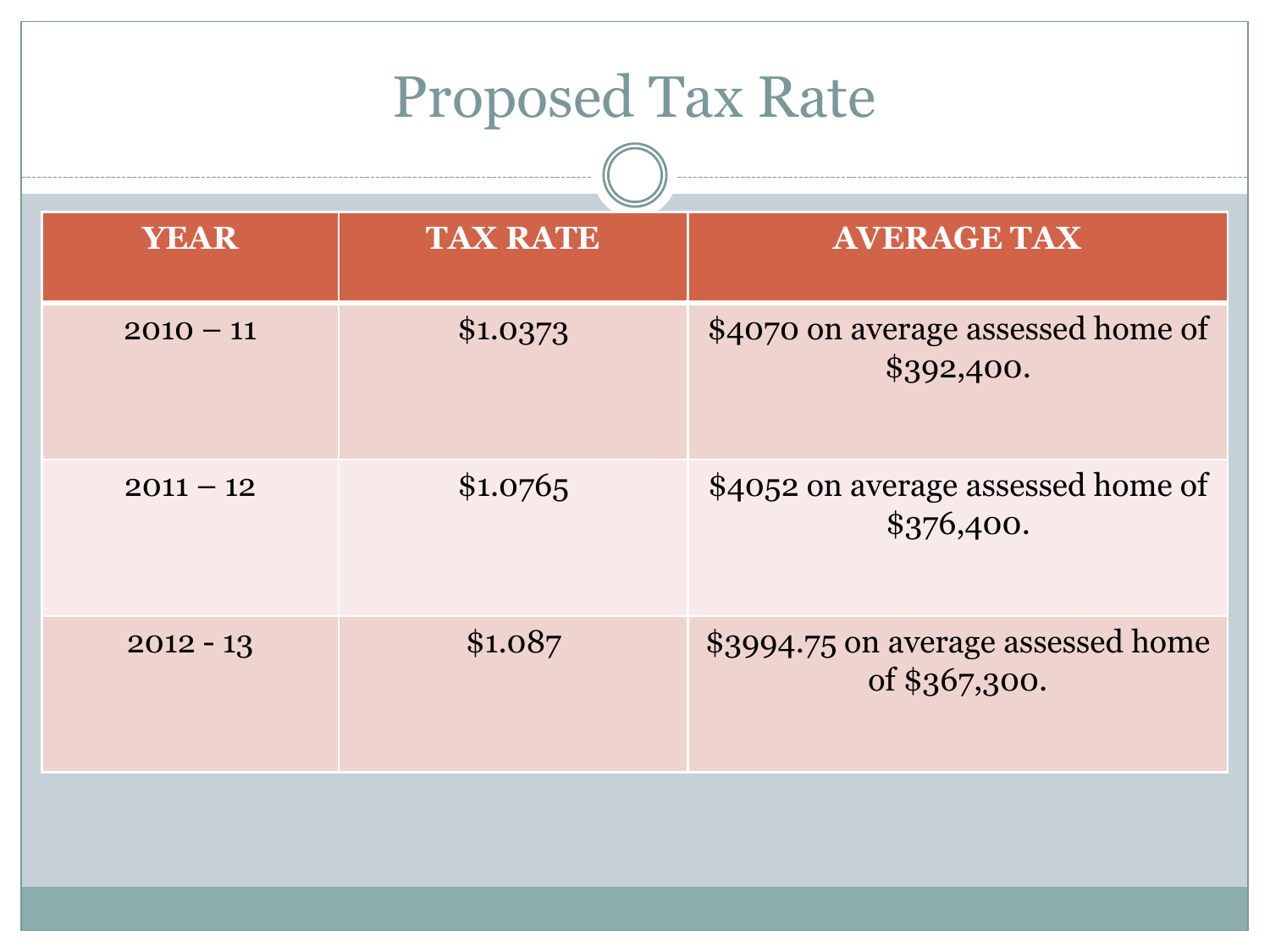### SUMMARY

Please call or e-mail me if you have any questions!

Barbara Sargent [bsargent@readington.k12.nj.us](mailto:bsargent@readington.k12.nj.us) 908/534-2195 x1